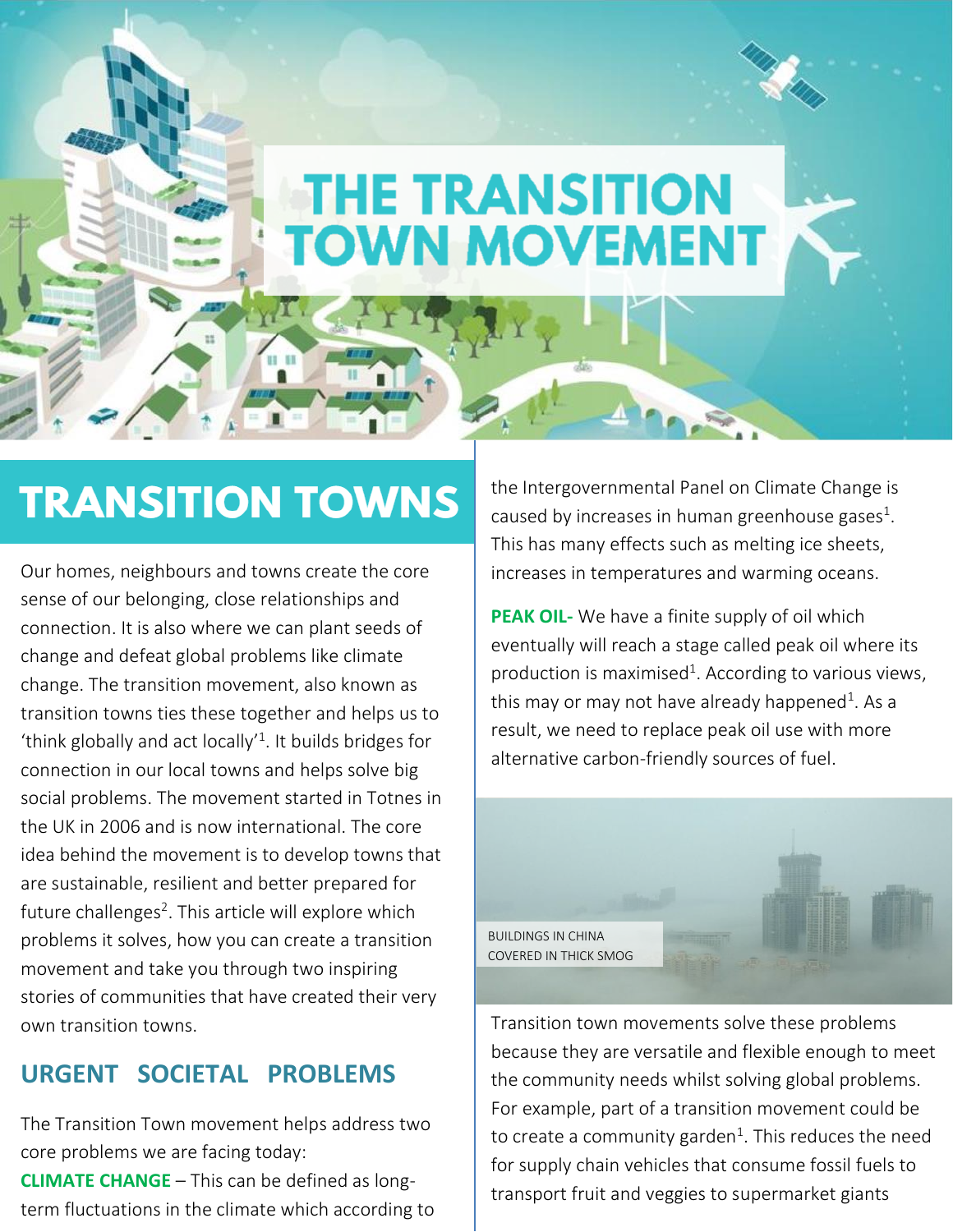like Coles. At the same time, it reduces excess consumption, fosters community connection and builds skills in horticulture and growing produce.

# **HOUSEHOLDERS' OPTIONS TO HOPE**<br>PROTECT THE ENVIRONMENT

Householders' Options to Protect the Environment (HOPE) first heard about transition towns in the mid-2000s and the movement has since involved all sorts of communities, citizens, councils and schools.

HOPE has always been committed to achieving goals relating to the transition town movement. From using less energy and resources to switching to renewable, natural and locally produced products<sup>3</sup>.

HOPE continues to create a powerful voice that inspires sustainable lifestyles based on less waste and consumption and takes action towards combatting big issues like climate change and fossil fuel use<sup>3</sup>.



### **1 Re-Localising**

They are re-localising the production of food, energy and other resources. For example by operating a free market where anyone can give or take a product for free<sup>5</sup>.

#### **2 Re-Learning**

They have established the centre for ecological learning where they regularly hold re-skilling workshops that allow anyone the opportunity to learn skills the community needs such as beekeeping<sup>5</sup>.

#### **3 Re-Connecting**

The yearly Bellingen River Festival gets the whole community together by the river where they enjoy celebrations and high community spirits<sup>5</sup>.

# **NEWCASTLE**

Another vibrant city which is transforming the streets into a transition town is Newcastle, NSW. Newcastle is a beautiful harbour city with an abundance of scenic beaches and coastal nature. They have achieved a tremendous transition town transformation through

#### **BELLINGEN**



Bellingen is a picturesque and charming town situated in NSW near a world-heritage rainforest and various rivers and waterfalls<sup>4</sup>. Bellingen first took on the transition town movement in 2008 creating a vision to achieve their transition via the 3  $R's<sup>5</sup>$ .

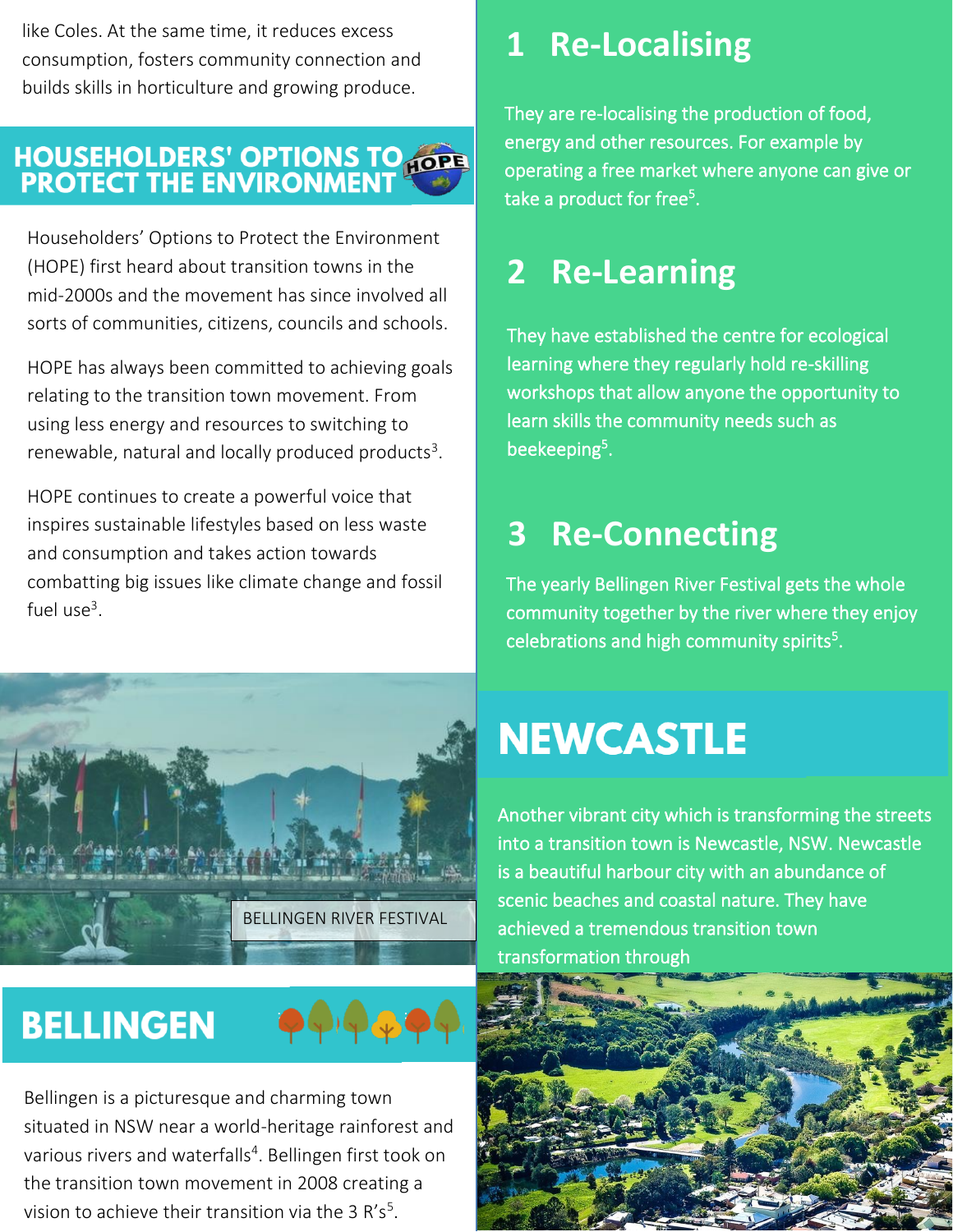their concept of transition streets where 'neighbours get together and try to be more energy and water efficient'<sup>6</sup> . To create these transition streets they have developed an incredibly informative resource called the transition street workbook which is full of many practical exercises and activities that take neighborhoods to the next level of sustainability<sup>7</sup>. Some snapshot areas include:



### **Water**

Australia is one of the driest yet highest water consumption regions in the world!

We urgently need to move towards more sustainable water solutions. Part of this solution will involve saving households water as much as possible. This will not only benefit the environment but also your household costs by lowering your water usage and energy bill costs<sup>7</sup>.

The transition workbook shows you how through the following steps:

1. How much water are you currently using<sup>7</sup>?

|               | <b>Usage period</b> | Average daily usage<br>(kL) | <b>Average daily usage</b><br>(litres) |
|---------------|---------------------|-----------------------------|----------------------------------------|
| <b>Bill 1</b> |                     |                             |                                        |

2. How much water is each household item using<sup>7</sup> ?



3. Create action plans to save water in areas like your bathroom and laundry<sup>7</sup>.

| My laundry action plan | Will do                                                  | Have<br>Done | N/A |  |
|------------------------|----------------------------------------------------------|--------------|-----|--|
|                        | <b>\$\$\$</b> Buy water-efficient washing machine        |              |     |  |
|                        | <b>FREE</b> Become familiar with efficient cycle options |              |     |  |

## **Food**

Another area touched on by the workbook is food. We all love to indulge in dining and cooking hearty and nutritious meals. The root of food consumption and production comes from our purchase decisions. However, given the shift from local and farmer market shopping to mass-scale supermarkets, there has been a huge environmental, economic and social  $cost<sup>7</sup>$ .

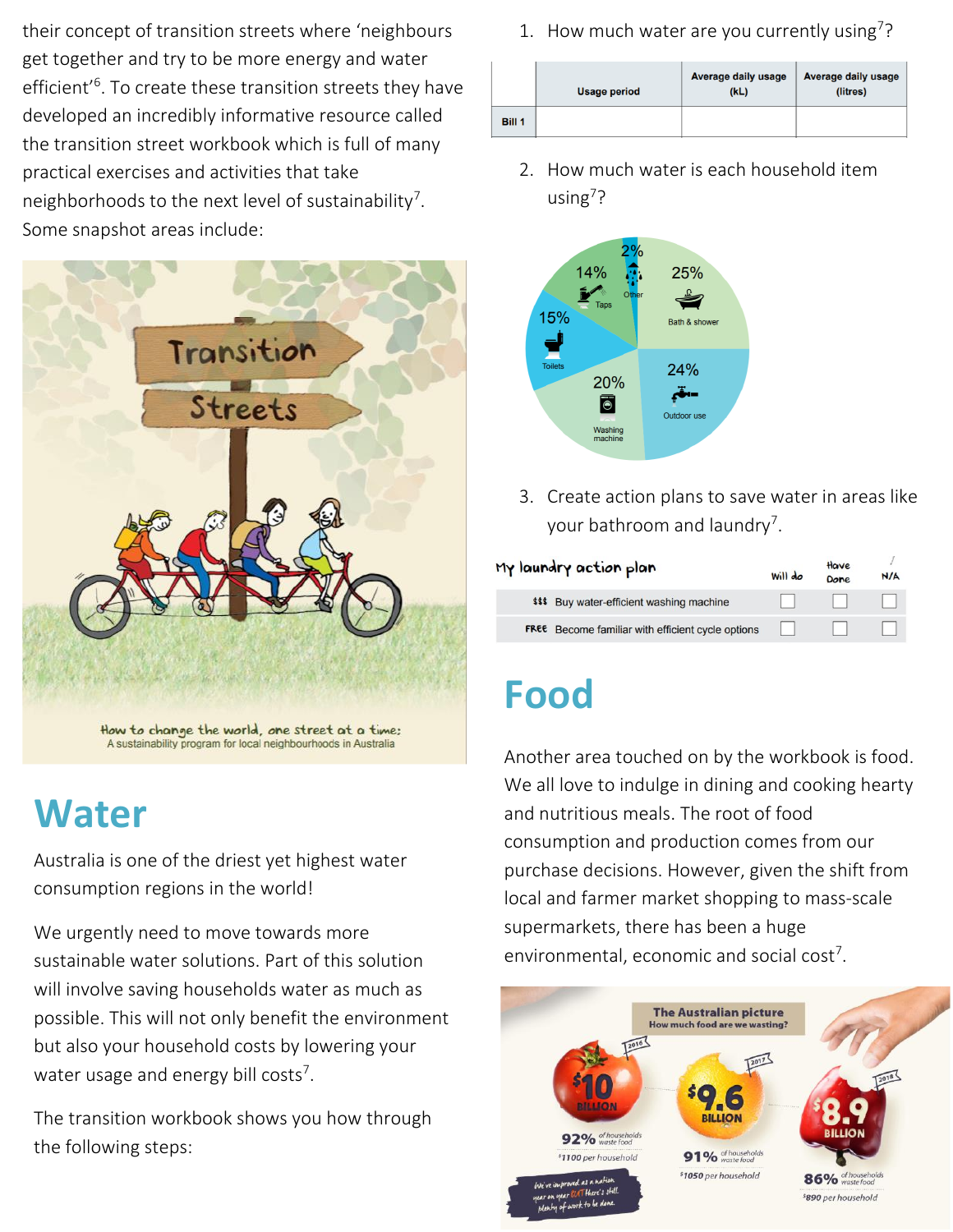#### Environmental costs

a **supermarkets is creating carbon emissions that are The oil-based fuels used to grow mass-scale food in contributing to climate change<sup>7</sup> .** 

#### Social costs

**To support mass-scale production there is an increase in synthetic herbicides and pesticides to grow produce that is leading to detrimental impacts on our health<sup>7</sup> . For example, acute effects like blindness, nausea and rashes.**

#### Economic Costs

**The vast increase in consumption and production is a vicious cycle. It is leading to devastating damage to natural habitats through increases in nonbiodegradable packing and shockingly profound levels of food waste<sup>7</sup> .**

**The workbook challenges us to resolve all these problems giving a range of ideas to get you going such as:**

- **Referring to** [www.amc.org](http://www.amc.org/) **to reduce consumption of unsustainable fish<sup>7</sup> .**
- **Which fruits and vegetables contain the most artificial pesticides and herbicides<sup>7</sup> ?**
- **Investing in organic food to save your health<sup>7</sup> .**
- **How you can start growing your food to reduce your carbon footprint<sup>7</sup> .**

r i **These are just a few examples, with other areas including energy and transport. They also give great challenges, community opportunities and ways to involve children in the process towards building your sustainable transition town.**

**Taking it street by street, they are gradually building a more sustainable town with a great sense of community connection through extra special events like street parties and film nights.**

# **CREATING A TRANSITION<br>MOVEMENT**



Creating an A-Star team made up of community members that can drive the Transition Movement into action<sup>1</sup>.



Promote understanding about core problems transition towns help to solve through documentaries and talks<sup>1</sup>.



Creating an energy descent action plan that includes your vision and goals and how you will switch to more sustainable  $living<sup>1</sup>$ .



Create a grand launch event such as a community fair or gala that helps community members become aware of the communities goal in becoming a transition town<sup>1</sup>.

## **SUMMARY**

 towns in our communities. Writing to your local city We can take inspiration from small towns like Bellingen and Newcastle to help grow transition council about the transition movement and the steps you can take to become one is a great way to start. Creating a vision like Bellingen can help your community picture what, when and how it can be more sustainable. Finally, using fantastic resources and networks such as H.O.P.E and the transition street workbook can help plan your movement towards sustainability. You can read more about the transition movement at

<https://transitionnetwork.org/about-the-movement/> which has links to other incredible stories of towns transitioning as well as a great source of inspiration. for further ideas.